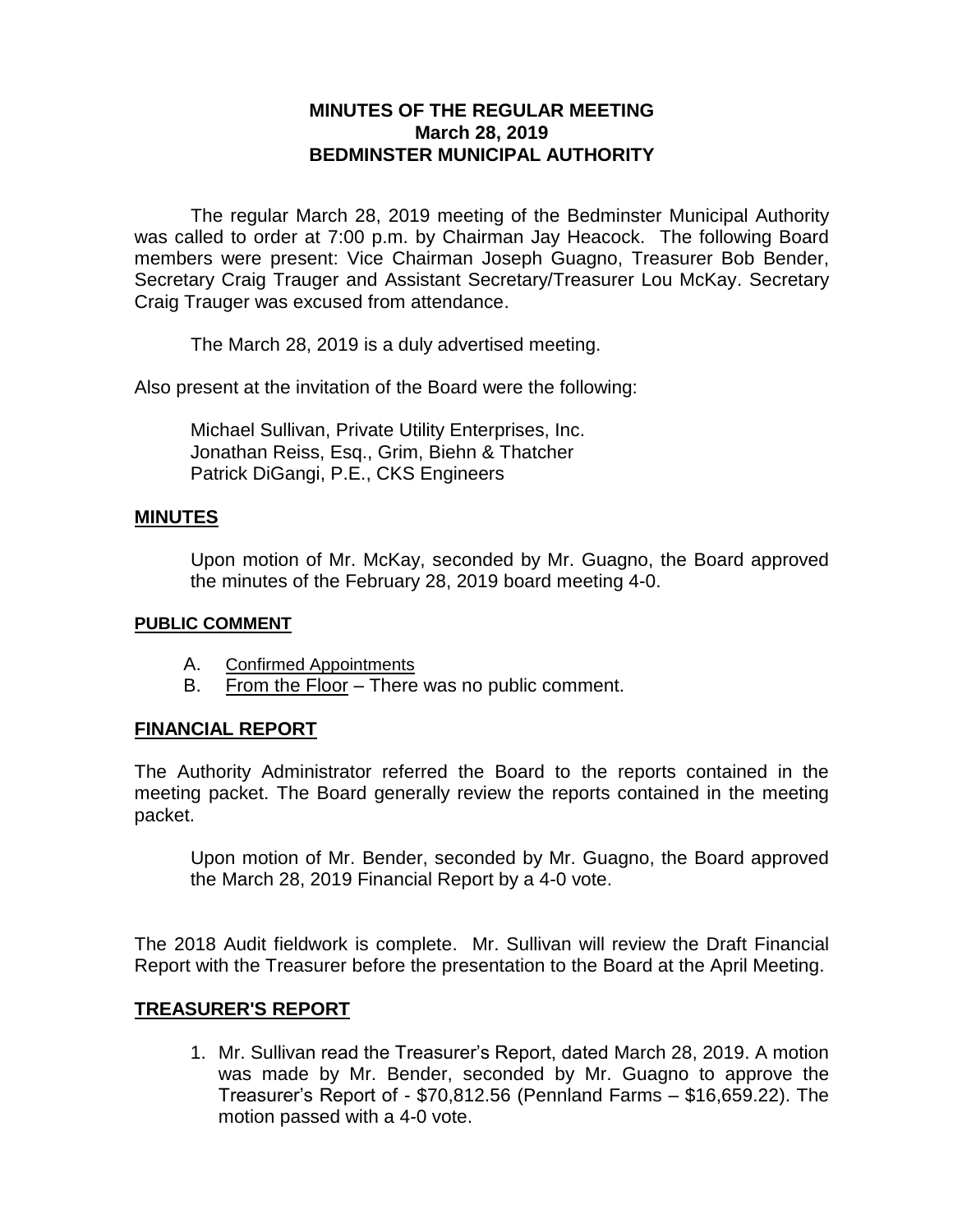# **SOLICITOR'S REPORT**

Mr. Reiss referred the Board to his written report.

## **ENGINEER'S REPORT**

### **Authority Projects**

The Authority's Engineer generally reviewed the projects within the written engineering report with the Board.

Bedminster Municipal Authority Rules and Regulations - Upon motion of Mr. McKay, seconded by Mr. Bender, the Board approved the Bedminster Municipal Authority Rules and Regulations as presented, by a 4-0 vote.

Chapter 94 Report – Based on the information provided by the Authority Engineer as part of the Chapter 94 Report, Mr. Guagno motioned, seconded by Mr. Bender, authorized CKS Engineering to perform an organic rerating of the Elephant Road Plant, by a 4-0 vote.

**Operations Report** – Mr. Sullivan reviewed his report with the Board.

## **AUTHORITY REPORT –**

### **General Matters/Administrative/Operations**

Mr. Sullivan reviewed his report with the Board.

BMA Insurance Renewal Proposal – Upon motion of Mr. Guagno, seconded by Mr. Bender, the Board approved the Insurance proposal as presented, including earthquake insurance, by a 4-0 vote.

Mr. Sullivan provided a review of the new DEP Water testing requirements and the impact they have on the Authority.

The Board thanked Mr. Heacock for his service. Mr. Heacock has served on the Bedminster Authority Board for 31 years and will be receiving the extended service award at this year's PMAA Conference.